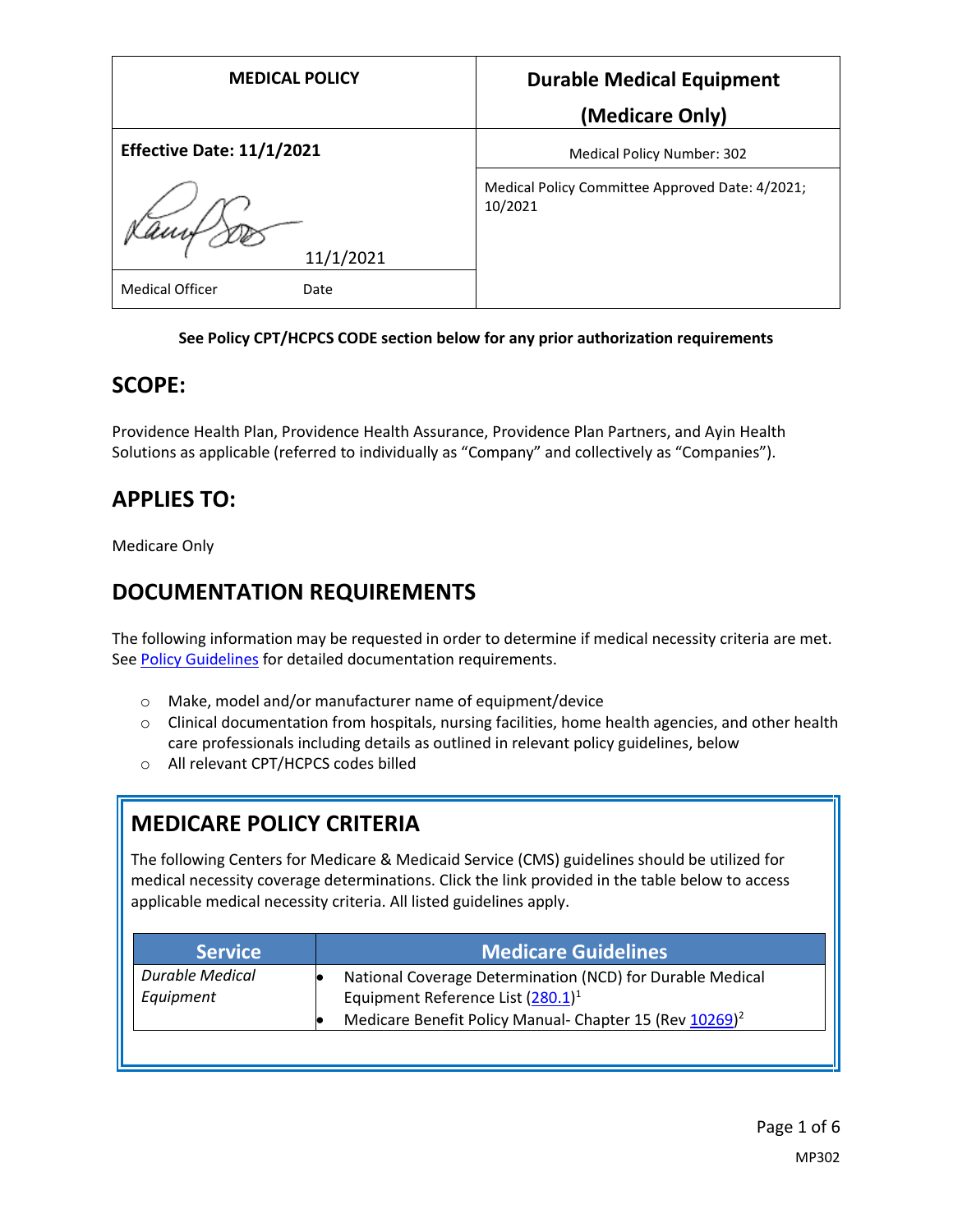### **POLICY GUIDELINES**

#### Durable Medical Equipment (DME)

The term *DME* is defined as equipment which:

- Can withstand repeated use; i.e., could normally be rented and used by successive patients;
- Is primarily and customarily used to serve a medical purpose;
- Generally is not useful to a person in the absence of illness or injury; and,
- Is appropriate for use in a patient's home.

#### Documentation Requirements

While the following information is not required with every claim submission, all or part of it may be requested for auditing purposes. Documentation should include medical records and/or chart notes to support the medical need for the item in question. Other documentation for durable medical equipment, prosthetics, orthotics, and supplies (DMEPOS) includes, but may not be limited to, the following: (3,4)

- All requests:
	- o Make, model and/or manufacturer name of equipment/device;
	- o Indication of whether request is for *initial provision* of item or if request is for the *replacement* of an item;
	- $\circ$  For items noted to be "custom" or "custom made," documentation must include how the item is uniquely constructed or substantially modified for a specific individual according to a physician's description and orders (i.e., what makes the item a one-of-a-kind item).
		- This does not apply to custom-*fitted* items, only to custom *fabricated* items. In addition, the use of customized *options or accessories* or custom fitting of *certain parts* does **not** result in equipment being considered "customized."(5)
- Initial Provision of an item/equipment:
	- o Written and signed order or prescription (also referred to as Standard Written Order, or SWO) or certificate of medical necessity (CMN) from the treating provider;
	- o Medical records and chart notes relevant to the item or equipment requested, which should include **at least all of** these elements:
		- Diagnosis, medical history, including duration and prognosis of condition, clinical course of the condition (worsening or improving), other attempted interventions with associated outcomes, nature and extent of functional limitations (especially impact to activities of daily living or ADLs, whether or not the individual has used the item before or if the member has received instruction on proper use.
	- $\circ$  Documentation as appropriate for the specific item or equipment under review to support all of the following (this list may not be all-inclusive):
		- **Quantity(ies) ordered, frequency of use, and duration of use or length of need.**
- Replacement Requests: Documentation in the medical records and/or chart notes must support the *continued* medical need for the item in question, as well as the reasonable and necessary nature of the replacement request.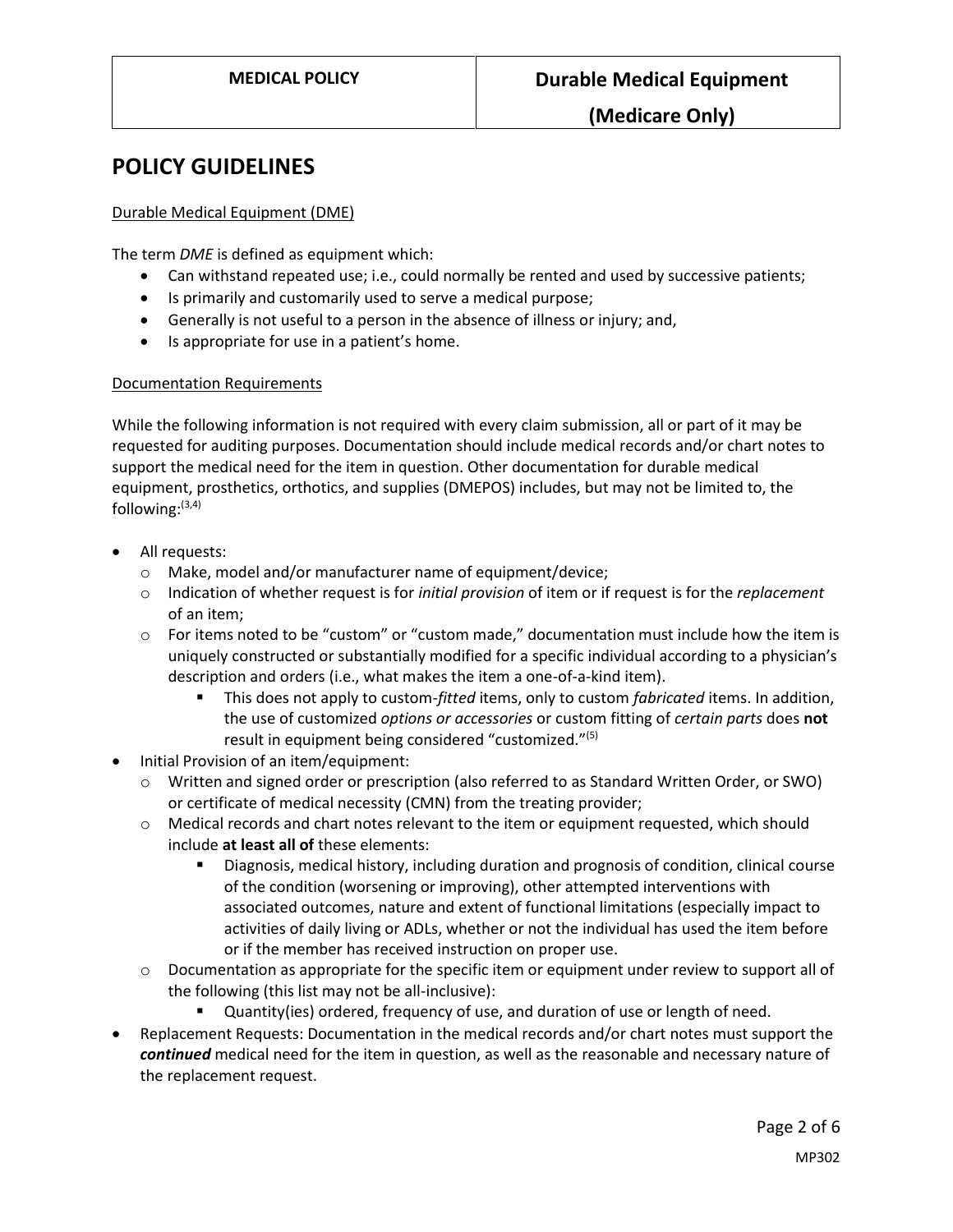- o Replacement due to Irreparable *Damage*: Verification of how the equipment was damaged (i.e., description of incident which caused the damage) and a physician's order and/or new Certificate of Medical Necessity (CMN) to confirm the continued medical necessity of the item.
- o Replacement due to Irreparable *Wear*: Documentation that a comprehensive repair evaluation has been conducted which documents specifically what is wrong with the equipment down to the part level. This should also include, when applicable, evidence to demonstrate the items requested are necessary to restore the equipment to a serviceable condition. A physician's order and/or new CMN is also needed to confirm the continued medical necessity of the item. (Note, if a replacement is requested due to irreparable wear of an *accessory*, but the replacement accessory is no longer available and cannot be substituted with another available item, a current detailed written physician's order with an explanation of why the item must be replaced is needed [items which require a CMN may use a current CMN if a sufficient narrative description is included]).
- $\circ$  Replacement due to Change in the Medical Condition: Documentation detailing what has changed for the member, specifically why the existing equipment is inadequate, and physician's order and/or new CMN to confirm the continued medical necessity of the item.
- $\circ$  Repair: A repair evaluation is needed and documentation must demonstrate the item/part requested is medically or reasonably necessary to restore the equipment to a serviceable condition. There must also be an attestation that the item or part is not covered under manufacturer warranty.
	- **Note: Parts that are not reasonable or medically necessary to make a piece of** equipment serviceable should **not** be included with the estimate for the replacement or repair request (e.g., parts used for patient convenience or those which only have aesthetic value do not make the primary DME item serviceable and should not be included in an estimate).
- o Lost DME: Written explanation regarding the circumstances of the loss.
- $\circ$  Stolen DME: A police report should be provided.

Note: Clinical documentation may include records from hospitals, nursing facilities, home health agencies, and other health care professionals.

#### Same or Similar Equipment

Although an item may be classified as durable medical equipment, it may not be covered in every instance. Coverage in a particular case, such as same or similar equipment is subject to the requirement that the equipment be necessary and reasonable.

Reasonableness of equipment; even though an item of durable medical equipment may serve a useful medical purpose the intermediary will also want to consider to what extent, if any, it would be reasonable to cover the item prescribed. The following considerations will enter into the intermediary's determination of reasonableness;

- 1. Would the expense of the item be clearly disproportionate to the therapeutic benefits which could ordinarily be derived from use of the equipment?
- 2. Is the item substantially more costly than a medically appropriate and realistically feasible alternative of care?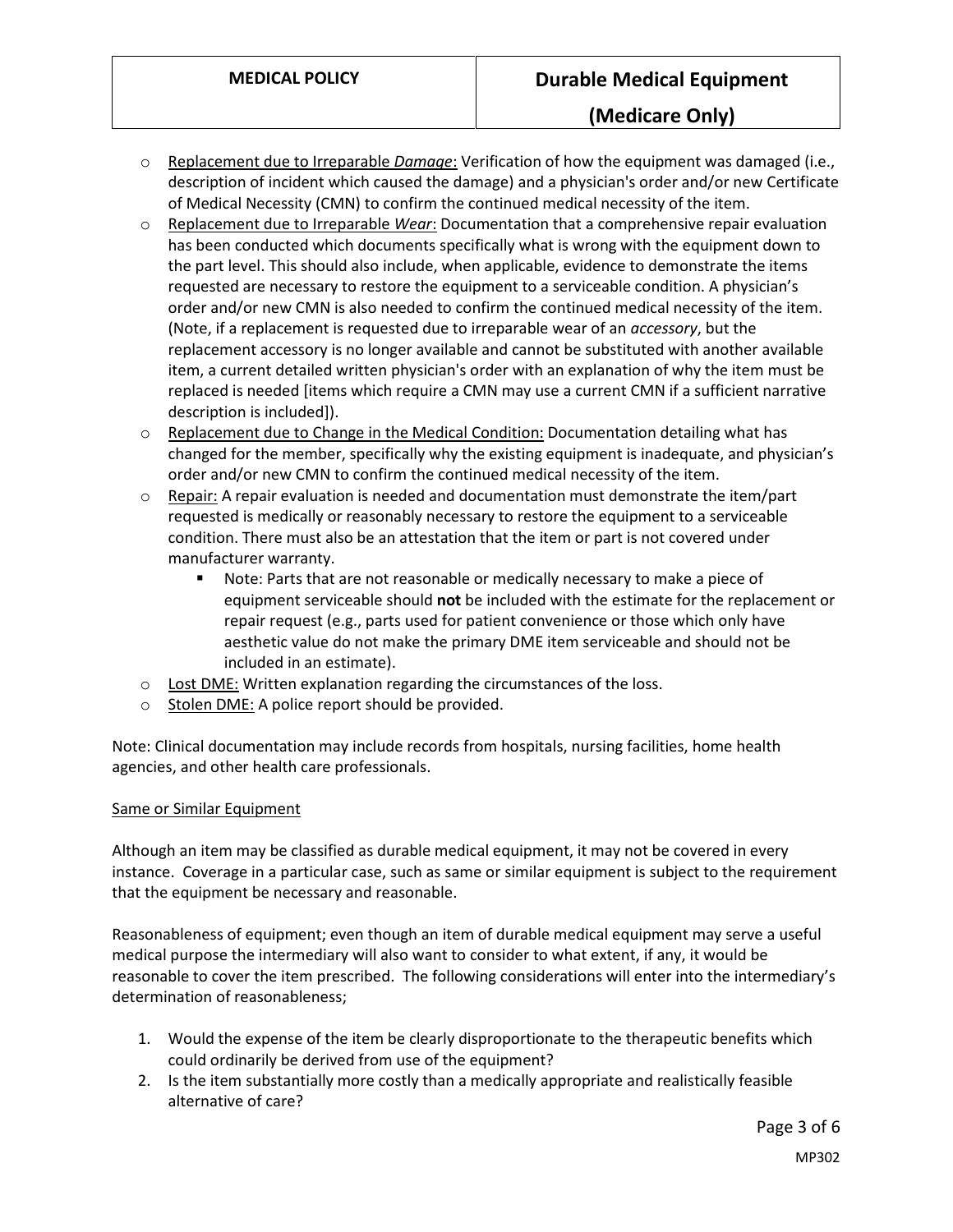3. Does the item service essentially the same purpose as equipment already available to the patient?

Same or similar equipment rules may not apply to situations where a new device with additional technological features becomes available. The DMERC must evaluate whether the new feature(s) meets the patient's medical need that is not met by the patients' current equipment. If the new feature or device meets a current medical need that is not met by the current equipment because the appropriate technology was not available at the time the patient purchased the item, even if there has been no change in the patient's condition, the 5-year useful lifetime rules do not apply, the new item may be provided. However, if the new item is meeting the same medical need as the old item, but in a more efficient manner or is more convenient, and there is no change in the patient's condition, the new item is *NOT* covered.

#### Repairs, Maintenance, Replacement:

 To repair means to fix or mend and to put the equipment back in good condition after damage or wear. Repairs to equipment which a patient owns are covered when necessary to make the equipment serviceable. If the expense for repairs exceeds the estimated expense of purchasing or renting another item of equipment for the remaining period of medical need, no payment can be made for the amount of the excess. Repairs and maintenance of rental or rent to purchase equipment is the responsibility of the durable medical equipment provider and are not covered by the Plan. This includes items in the frequent and substantial servicing, oxygen equipment, capped rental and inexpensive or routinely purchased payment categories which are being rented.

Repair charges may include the cost of a loaner.

A new certificate of medical necessity and/or physician's order is not needed for repairs.

Maintenance; routine periodic servicing, such as testing, cleaning, regulation, and checking of the patient's equipment are *not* covered. Such routine maintenance is generally expected to be done by the owner rather than by a retailer or some other person who would charge the patient. Normally, purchasers of durable medical equipment are given operating manuals which describe the type of servicing an owner may perform to properly maintain the equipment. Thus, hiring a third party to do such work would be for the convenience of the patient and would *not* be covered. However, more extensive maintenance, which, based on the manufactures recommendation, is to be performed by authorized technicians, would be covered as repairs. Example; breaking down of sealed components and performing tests which require specialized testing equipment not available to the patient.

Maintenance of purchased items that require frequent and substantial servicing or oxygen equipment is *not* covered. Maintenance of rented equipment is *not* covered.

A new certificate of medical necessity and/or physician's order is not needed for covered maintenance.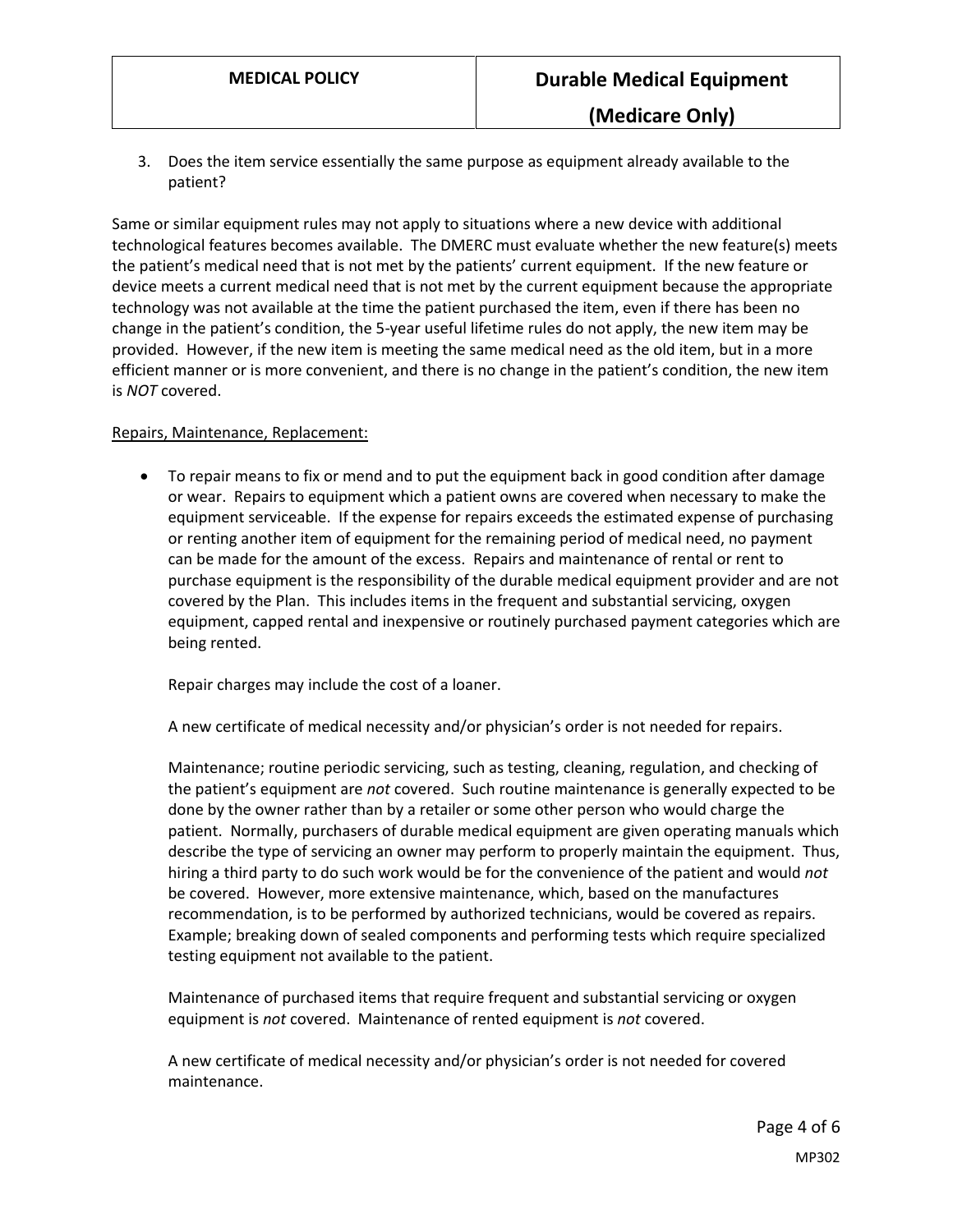Replacement refers to the provision of an identical or nearly identical item. Equipment which the patient owns or is a capped rental item may be replaced in cases of irreparable wear and when required because of a change in the patient's condition, loss or irreparable damage.

Irreparable wear refers to deterioration sustained from day to day usage over time and a specific event cannot be identified. Replacement of equipment due to irreparable wear takes into consideration the reasonable useful lifetime of the equipment.

The reasonable useful lifetime of durable medical equipment cannot be less than 5 years. Computation of the useful lifetime is based on when the equipment is delivered to the patient, not the age of the equipment. Replacement due to wear is not covered during the reasonable useful lifetime of the equipment. During the reasonable useful lifetime, repair up to the cost of replacement (but not actual replacement) is covered.

Replacement may be covered when there is a change in the patient's condition with a new physician order.

Irreparable damage refers to a specific accident or to a natural disaster (e.g., fire, flood, etc.). In the event of a third party liability the repair and/or replacement of equipment owned by the patient is not a covered benefit.

Replacement requests suggesting malicious damage, culpable neglect or wrongful disposition of equipment are not covered.

### **DESCRIPTION**

Durable Medical Equipment (DME) is medical equipment prescribed by a physician or appropriate health care provider, as part of a medical therapeutic plan.

Durable medical equipment (DME) is a specific treatment modality which:

- A. Can withstand repeated use, is not expendable.
- B. Is primarily used to serve a medical purpose
- C. Is not useful in absence of illness or injury
- D. Is appropriate for use in patient's home

Back up durable medical equipment is defined as an incidental or similar device that is used to meet the same medical need for the patient but is provided for precautionary reasons to deal with an emergency in which the primary piece of equipment malfunctions

### **INSTRUCTIONS FOR USE**

Company Medical Policies serve as guidance for the administration of plan benefits. Medical policies do not constitute medical advice nor a guarantee of coverage. Company Medical Policies are reviewed annually and are based upon published, peer-reviewed scientific evidence and evidence-based clinical

Page 5 of 6